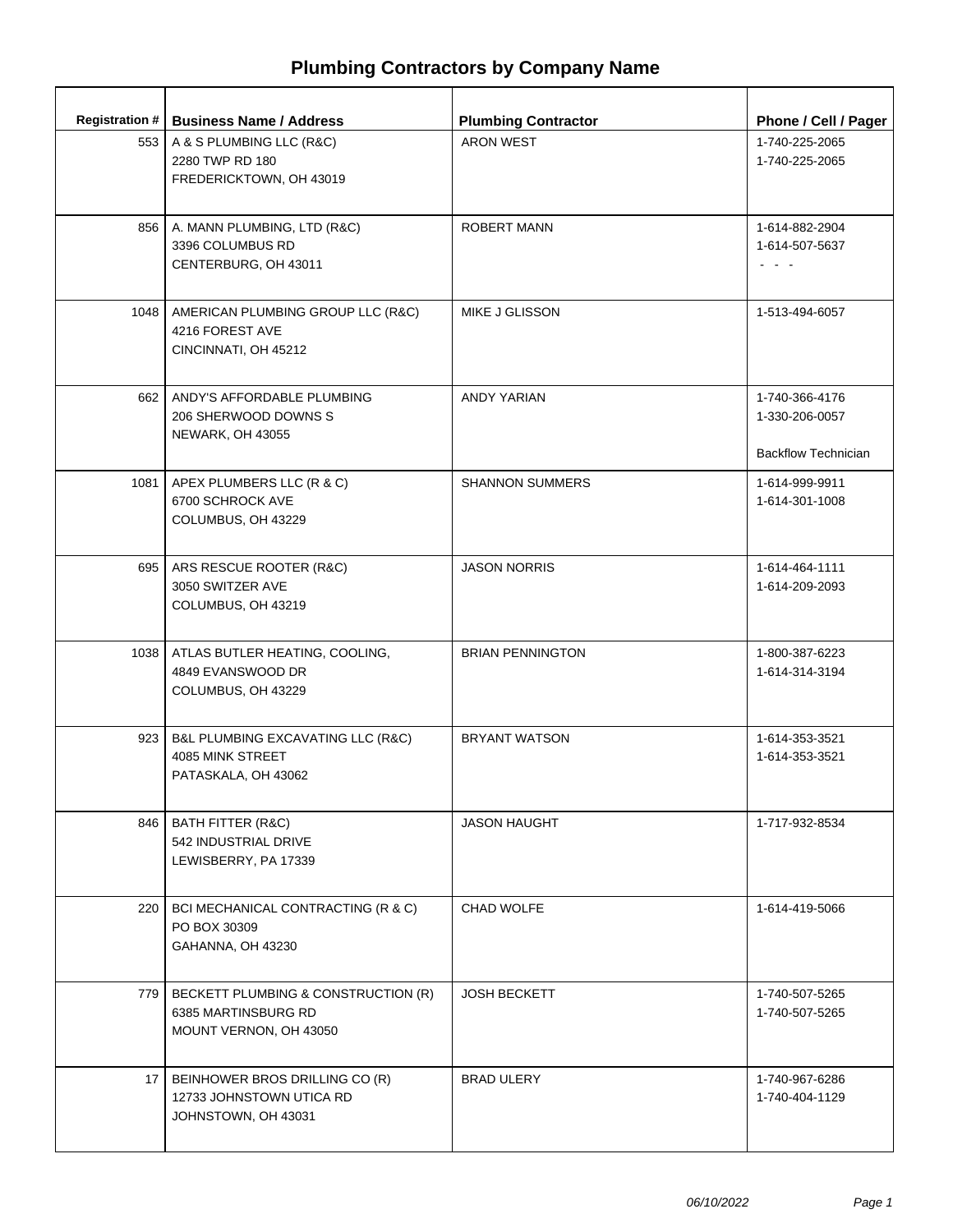| <b>Registration #</b> | <b>Business Name / Address</b>                                                                 | <b>Plumbing Contractor</b> | Phone / Cell / Pager                         |
|-----------------------|------------------------------------------------------------------------------------------------|----------------------------|----------------------------------------------|
| 592                   | <b>BELLI PLUMBING (R&amp;C)</b><br>40 DELIA CT<br>JOHNSTOWN, OH 43031                          | <b>DAVE BELLI</b>          | 1-614-519-1768<br>$\sim 100$ $\mu$           |
| 243                   | BEST PLUMBING LTD (R)<br>5791 ZARLEY ST SUITE A<br>NEW ALBANY, OH 43054                        | JAMES MULLINS (OWNER)      | 1-614-855-1919                               |
| 558                   | BIG TEN COUNTRY (R)<br>8909 LICKING TRAIL RD<br>THORNVILLE, OH 43076                           | <b>JON GREEN</b>           | 1-740-975-8008<br>1-740-975-8008             |
| 1111                  | <b>BLACKHAND BUILDERS (R)</b><br>12686 DODDS RD<br>NEWARK, OH 43056                            | <b>TREY READ</b>           | 1-740-644-7210                               |
| 1089                  | BOB HEAVENER EXCAVATING (R)<br>P.O. BOX 908<br>NEW LEXINGTON, OH 43764                         | ROBERT HEAVENER            | 1-740-342-5080                               |
| 594                   | <b>BOLON'S PLUMBING</b><br>6878 COUNTY RD 19<br>MARENGO, OH 43334                              | <b>SHAWNE BOLON</b>        | 1-614-332-0471                               |
| 1100                  | <b>BOYCE LTD</b><br>2173 S JAMES RD<br>COLUMBUS, OH 43232                                      | TROY M BOYCE               | 1-614-236-8901<br>1-614-354-9189             |
| 491                   | BRANDYWINE PLUMBING (R)<br>67 LAKESHORE DR WEST<br>HEBRON, OH 43025                            | RONALD LANGLEY             | 1-740-928-2310<br>1-740-641-4710             |
| 488                   | BRIAN STAFFORD PLUMBING (R)<br>1234 S MAIN ST PO BOX 1038<br>MT VERNON, OH 43050               | <b>BRIAN STAFFORD</b>      | 1-740-398-0010<br><b>Backflow Technician</b> |
| 847                   | BRYAN REBER (R&C)<br>6395 STATE ROUTE 204<br>MT PERRY, OH 43760                                | <b>BRYAN REBER</b>         | 1-740-743-1797<br>1-740-404-0644             |
|                       | 932   C. ANDERSON PLUMBING (R & C)<br>7209 REYNOLDSBURG BALTIMORE RD<br>PICKERINGTON, OH 43147 | <b>CARL A SCHIGNER</b>     | 1-614-313-7806<br>1-614-313-7806             |
| 1084                  | CALHOUN PLUMBING (R & C)<br>PO BOX 7883<br>COLUMBUS, OH 43207                                  | <b>TOMMY COX</b>           | 1-614-444-1995                               |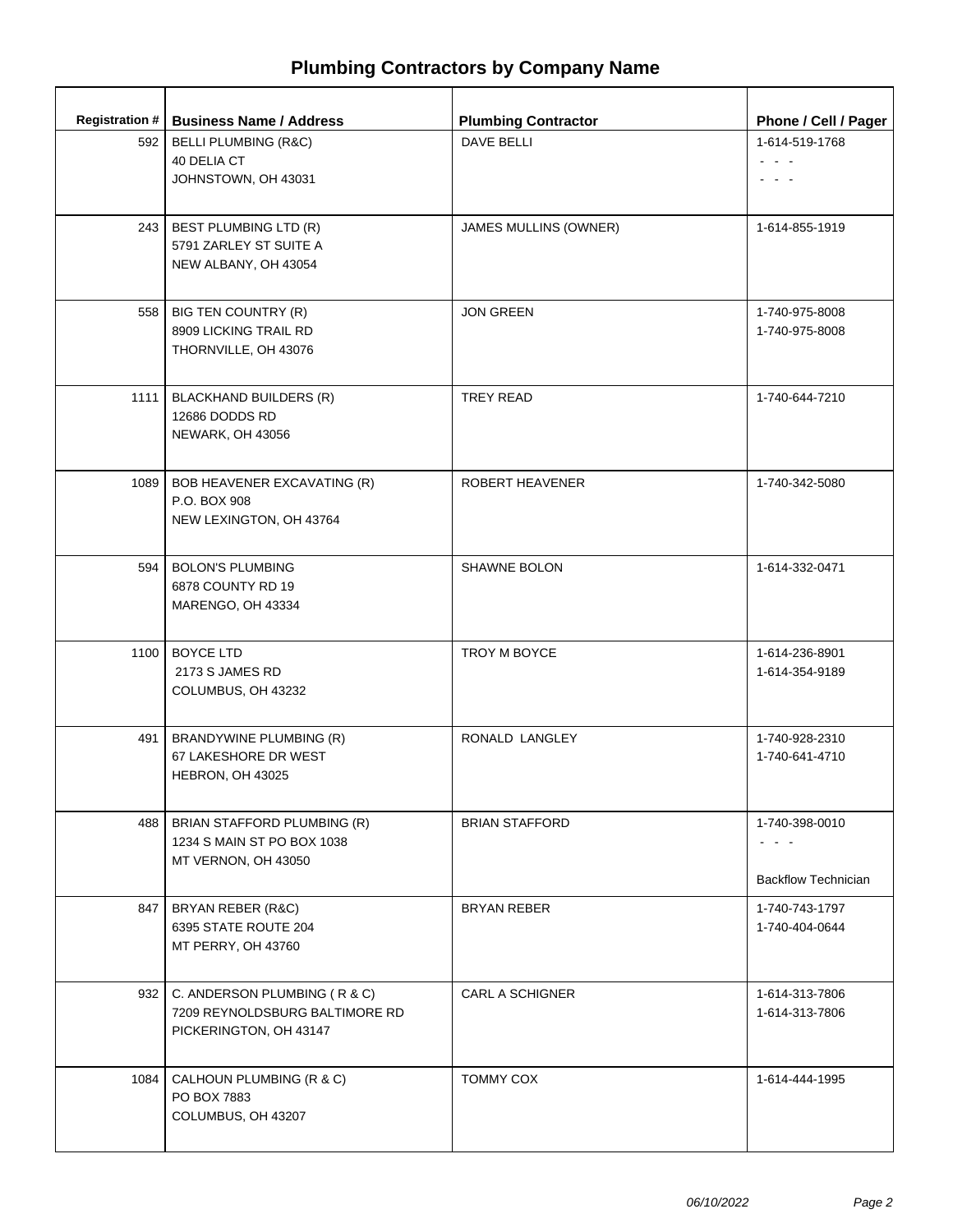|      | Registration #   Business Name / Address                                                  | <b>Plumbing Contractor</b> | Phone / Cell / Pager                                           |
|------|-------------------------------------------------------------------------------------------|----------------------------|----------------------------------------------------------------|
| 1083 | CAPITAL CITY MECHANICAL (R& C)<br>5929 HAUGHN RD<br>GROVE CITY, OH 43123                  | ANDY MORBITZER             | 6-148-718-100                                                  |
| 1120 | CCS CONSTRUCTION COMPANY LLC<br>8675 MEMORIAL DR<br>PLAIN CITY, OH 43064                  |                            | 1-614-467-9910                                                 |
| 981  | CENTRAL AREA BUILDERS LLC (R)<br>27261 NEW CASTLE RD<br>GAMBIER, OH 43022                 | <b>DAN RABER</b>           | 1-740-501-0288<br>1-740-501-7883                               |
|      | 252   CLASSIC PLUMBING (R&C)<br>6707 REDWING CT<br>ORIENT, OH 43146                       | <b>DENNIS CAPEHART</b>     | 1-614-877-0195<br>1-614-989-0652                               |
|      | 912   CLYDE MUSE PLUMBING INC. (R&C)<br>13087 WEST BANK DR NE<br>MILLERSPORT, OH 43046    | JEFFERSON N. FERRY         | 1-740-927-1535<br>1-614-353-0474                               |
| 991  | COLUMBUS ROOTER LLC (R&C)<br>405 N BRICE RD<br>BLACKLICK, OH 43004                        | <b>MARK D ELSWICK</b>      | 1-800-843-9590<br>1-740-341-5182                               |
|      | 636   CORBETT PLUMBING (R) (C)<br>1707 SITTERLEY RD<br>CANAL WINCHESTER, OH 43110         | TOM CORBETT                | 1-614-404-5874<br>1-614-404-5874                               |
|      | 1124   CRABBIN PLUMBING<br><b>78 CHESTNUT ST</b><br>NEWARK, OH 43055                      | <b>RYAN CRABBIN</b>        | 1-740-739-0356                                                 |
|      | 85   CRANE PLUMBING (R)<br>190 N 21ST ST<br><b>NEWARK, OH 43055</b>                       | DALE E CRANE               | 1-740-344-2740<br>1-740-328-5552                               |
|      | 15   CRAWFORD MECHANICAL SERVICES (R &<br>9464 JERSEY MILL ROAD NW<br>PATASKALA, OH 43062 | <b>WILLIAM CRAWFORD</b>    | 1-614-478-9424<br>1-614-207-2109                               |
|      | 116   CRUIKSHANK PLUMBING (R&C)<br>10723 HAZELTON ETNA RD<br>PATASKALA, OH 43062          | <b>MARK CRUIKSHANK</b>     | 1-740-927-5401<br>1-614-419-4462<br><b>Backflow Technician</b> |
| 1085 | CUSTOM CARE CONSTRUCTION (R & C)<br>3500 MILLIKIN CT<br>COLUMBUS, OH 43228                | <b>CHARLES BALL</b>        | 1-614-529-2273                                                 |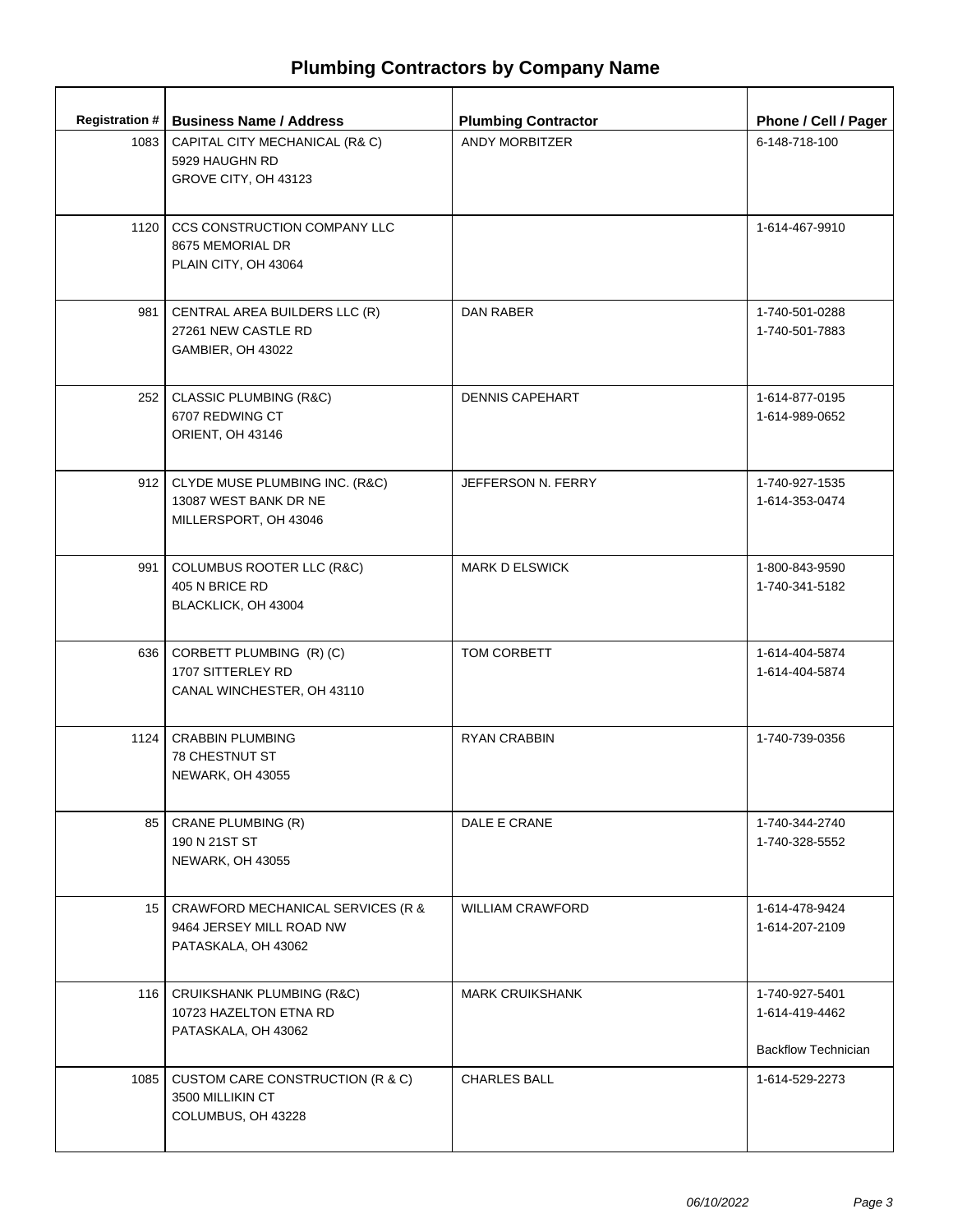| <b>Registration #</b> | <b>Business Name / Address</b>                                                 | <b>Plumbing Contractor</b>        | Phone / Cell / Pager                                                             |
|-----------------------|--------------------------------------------------------------------------------|-----------------------------------|----------------------------------------------------------------------------------|
| 724 I                 | D & J PLUMBING (R&C)<br>5977 STATE ROUTE 515<br>MILLERSPORT, OH 44654          | <b>JACOB HERSHBERGER</b>          | 1-330-893-7586<br>1-330-763-4789                                                 |
| 165                   | D & L PLUMBING (R&C)<br>4736 E WALNUT ST<br>WESTERVILLE, OH 43081              | DAVID DORAN                       | 1-614-882-8281<br>1-614-419-2270<br><b>Backflow Technician</b>                   |
| 969                   | D.L.G. PLUMBING, LTD (R&C)<br>6212 COUNTY RD 15<br>CENTERBURG, OH 43011        | <b>CHARLES WEBB</b>               | 1-740-625-6504<br>1-419-560-0040                                                 |
| 49 I                  | DALE NORTON PLUMBING, INC. (R)<br>PO BOX 810<br>NEWARK, OH 43058               | DALE NORTON                       | 1-740-366-3918<br>1-740-404-0095                                                 |
| 68                    | DAR PLUMBING (R&C)<br>PO BOX 07791 2230 REFUGEE RD<br>COLUMBUS, OH 43207       | PAUL HUGHES                       | 1-614-445-8243                                                                   |
| 917                   | DAVE FOX REMODELING (R&C)<br>3505 W. DUBLIN GRANVILLE RD<br>COLUMBUS, OH 43235 | <b>DAVID KREMPEL</b>              | 1-614-459-7211<br>1-614-460-0576                                                 |
|                       | 96   DAWSON PLUMBING (R&C)<br>9400 BISHOP RD<br>MT VERNON, OH 43050            | <b>JOHN DAWSON</b>                | 1-740-501-1409<br>1-740-501-1409                                                 |
| 885                   | DEEM, LLC (R&C)<br>6831 E. 32ND STREET, SUITE 200<br>INDIANAPOLIS, IN 46226    | <b>MATT AUBREY</b>                | 1-317-860-2990<br>1-317-945-4463                                                 |
| 8                     | DESIGN PLUMBING INC (R&C)<br>671 WINDMILLER DR<br>PICKERINGTON, OH 43147       | ROBERT L POSEY JR                 | 1-614-833-6383<br>1-614-207-7325<br>1-614-837-6202<br><b>Backflow Technician</b> |
| 452                   | DICK WILLS CONSTRUCTION INC (R)<br>142 OWENS DR<br>HEBRON, OH 43025            | <b>KEITH WILLS / CURT CRAWMER</b> | 1-740-587-2265<br>1-740-404-0552                                                 |
| 1086                  | DISCOUNT DRAINS (R & C)<br>643 CORDUROY RD UNIT B<br>LEWIS CENTER, OH 43035    | <b>BRADLEY SCHULTZ</b>            | 1-614-747-5561                                                                   |
| 901                   | DOC THOMPSON PLUMBING, LLC (R&C)<br>1120 VENETIAN WAY<br>GAHANNA, OH 43230     | <b>MATT THOMPSON</b>              | 1-614-736-2001                                                                   |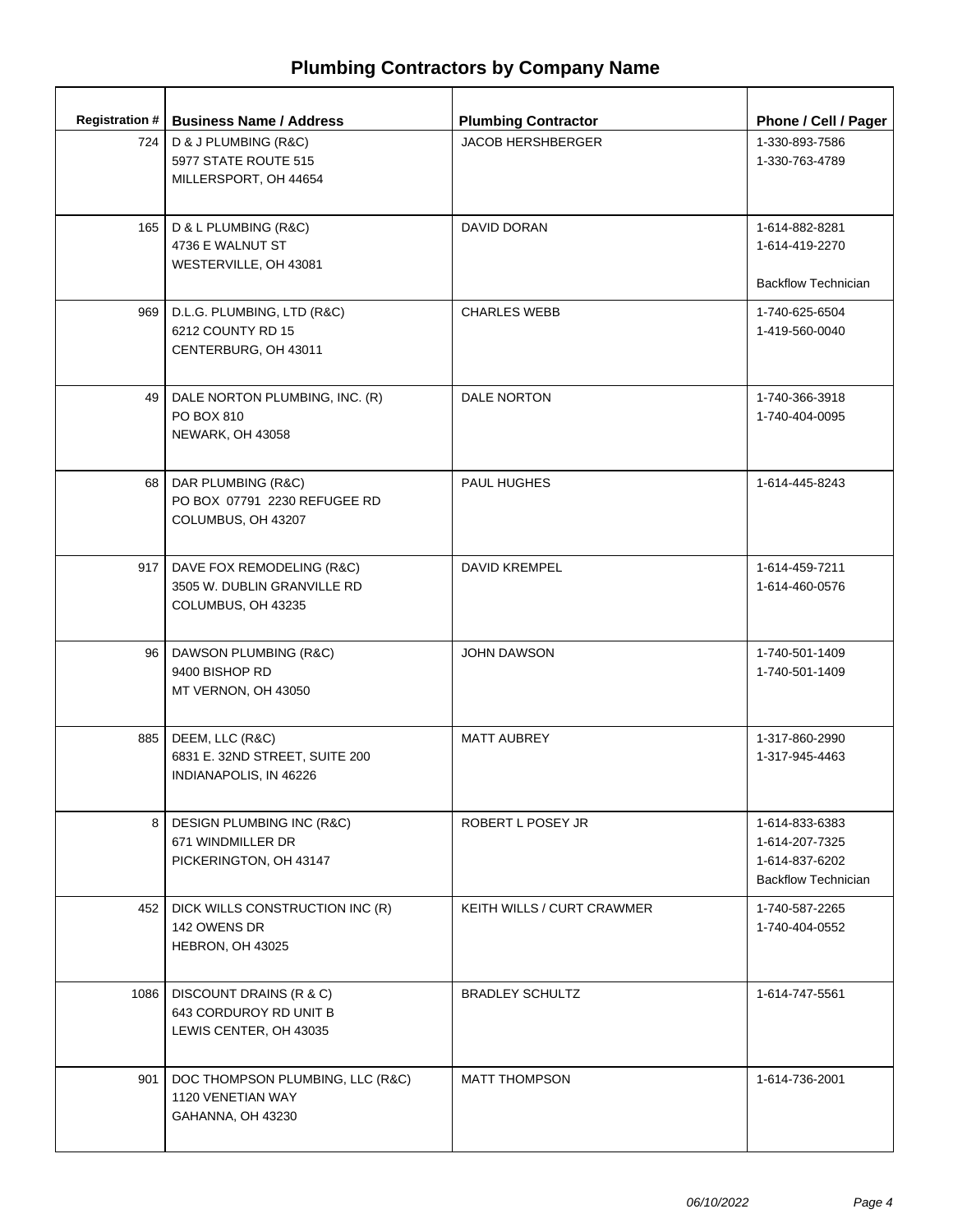|      | Registration #   Business Name / Address                                                | <b>Plumbing Contractor</b> | Phone / Cell / Pager                         |
|------|-----------------------------------------------------------------------------------------|----------------------------|----------------------------------------------|
| 1075 | DONE RIGHT PLUMBING<br>5875 CARTERS CORNER RD<br>SUNBURY, OH 43074                      | <b>CLIFTON JACKSON</b>     | 1-614-569-1161                               |
| 996  | DRF TRUSTED PROP SOLUTIONS PAC<br>10242 S BODE ST<br>PLAINFIELD, IL 60585               | <b>MIKE LAWYER</b>         | 1-630-615-4580<br>1-630-688-7052             |
| 1123 | DV FREEMAN PLG CO<br>2826 BLANKNER D R<br>GROVE CITY, OH 43123                          | <b>DOUGLAS FREEMAN</b>     | 1-614-875-2718                               |
|      | 70 EATON PLUMBING INC (R&C)<br>5600 E WALNUT ST<br>WESTERVILLE, OH 43081                | ANDREW MAX EATON           | 1-614-891-7005<br>1-614-561-5100             |
|      | 920   ELITE HOME REMOLDELING INC<br>6295 A BUSCH BLVD<br>COLUMBUS, OH 43229             | <b>KODY RUGGLES</b>        | 1-614-785-6700<br>1-614-569-1491             |
|      | 54   ENVIRO FLOW CO / ROTO ROOTER (R&C)<br>4830 NORTH POINTE RD<br>ZANESVILLE, OH 43701 | <b>JEFF TANNER</b>         | 1-740-453-9935<br><b>Backflow Technician</b> |
|      | 10   EXCEL PLUMBING LLC (R&C)<br>5698 PORTER CENTRAL RD<br>CENTERBURG, OH 43011         | <b>JAY WATT</b>            | 1-614-419-4419                               |
|      | 1127   FOUT SERVICES LLC<br><b>154 SUNNY LANE</b><br>NEWARK, OH 43055                   | <b>DREW FOUT</b>           | 1-740-644-4288                               |
|      | 769   FOXFIRE LOG HOMES (R)<br>13769 MORSE RD SW<br>PATASKALA, OH 43062                 | <b>HENRY ZIGAN</b>         | 1-740-975-8031<br>1-740-975-8031             |
| 71 I | FREELAND CONTRACTING CO (R&C)<br>2100 INTEGRITY DR S<br>COLUMBUS, OH 43209              | JEFFREY J FRY              | 1-614-443-2718<br>1-614-443-2718             |
| 56 l | G & M PLUMBING & HEATING, INC (R&C)<br>2077 JOYCE AVE<br>COLUMBUS, OH 43219             | KEITH PALERMINI, PRESIDENT | 1-614-263-1851<br>1-614-402-0517             |
| 404  | GARBER PLUMBING (R & C)<br>5032 STATE ROUTE 93 NW<br>DUNDEE, OH 44624                   | <b>MARVIN GARBER</b>       | 1-330-852-2077<br>1-330-763-1979             |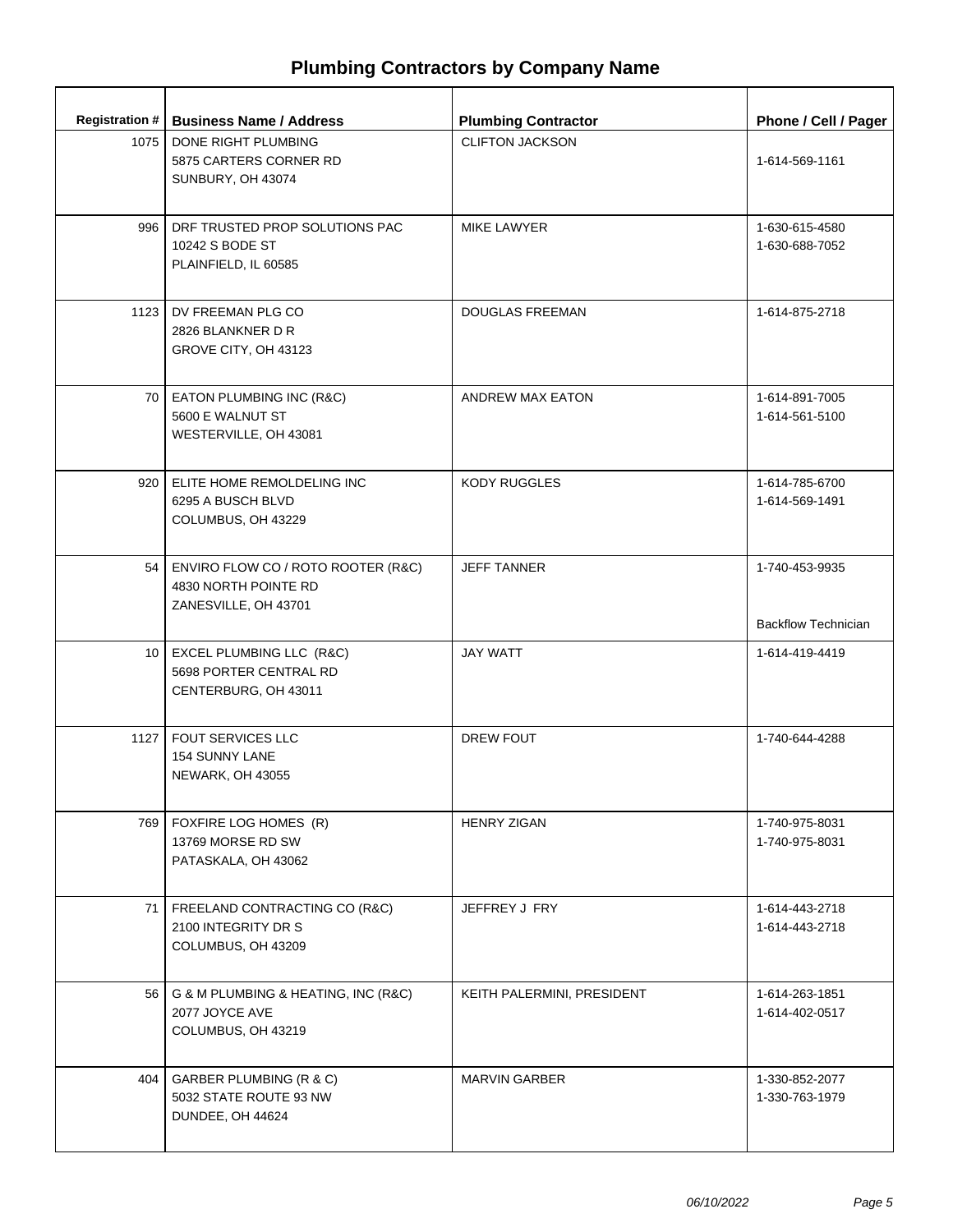| Registration # | <b>Business Name / Address</b>                                                           | <b>Plumbing Contractor</b> | Phone / Cell / Pager                                                                          |
|----------------|------------------------------------------------------------------------------------------|----------------------------|-----------------------------------------------------------------------------------------------|
| 1006           | GEMCO CONSTRUCTORS, LLC (R&C)<br>6525 GUION RD<br>INDIANAPOLIS, IN 46268                 | <b>BRAD KENDALL</b>        | 1-317-537-0993<br>1-317-771-0564                                                              |
|                | 716   GLASMEIER PLUMBING (R&C)<br>770 FRANKLIN AVENUE<br><b>HEATH, OH 43056</b>          | <b>DAVID GLASMEIER</b>     | 1-740-644-8971<br>1-740-644-8411<br><b>Backflow Technician</b>                                |
| 952            | <b>GRAVITY MECHANICALS LLC (R&amp;C)</b><br>2801 KIDRON ROAD<br>ORRVILLE, OH 44667       | <b>REUBEN BEACHY</b>       | 1-330-466-7097<br>1-330-621-3844                                                              |
| 1104           | GREG COOK SERVICES (R)<br>58 GLEN FORK HOLLOW RD<br>GLEN FORK, WV 25845                  |                            | 1-304-222-2513                                                                                |
| 64 l           | GUTRIDGE PLUMBING INC (R&C) (BF)<br>88 S SECOND ST<br>NEWARK, OH 43055                   | <b>WAYDE GUTRIDGE</b>      | 1-740-349-9411<br>1-740-345-6020<br><b>Backflow Technician</b>                                |
|                | 972   HESSON PLUMBING (R)<br>8883 BASIL WESTERN RD SUITE B<br>CANAL WINCHESTER, OH 43110 | <b>DAVID HESSON</b>        | 1-740-304-4195<br>1-740-304-4195                                                              |
|                | 1087   HMR PLUMBING, LLC (R & C)<br>P O BOX 260<br>FREDERICKSBURG, OH 44627              | <b>MERVIN HOCHSTETLER</b>  | 1-330-600-9723<br>1-330-600-9725                                                              |
|                | 564   HOLT MECHANICAL (R & C)<br>137 PATTI DRIVE<br>WESTERVILLE, OH 43081                | MICHAEL SMITH              | 1-614-901-8020<br>1-614-554-4696                                                              |
| 667            | <b>HOMEOWNER</b>                                                                         |                            |                                                                                               |
|                | 53   HOUSTON PLUMBING & HEATING INC (R&C)<br>724 MONTGOMERY RD NE<br>NEWARK, OH 43055    | <b>RICHARD HOUSTON</b>     | 1-740-763-3961<br><b>Backflow Technician</b>                                                  |
|                | 47   HOYT PLUMBING, INC (R&C)<br>19 PARKER AVE<br>NEWARK, OH 43055                       | <b>JERRY DAVIES</b>        | 1-740-345-5395<br>$\omega_{\rm{c}}$ , $\omega_{\rm{c}}$ , $\omega_{\rm{c}}$<br>1-740-345-3706 |
|                | 1022 J&J UNLIMITED LLC (R)<br>3825 LONDON HOLLOW RD NE<br>NEWARK, OH 43055               | <b>JAMES YARBOROUGH</b>    | 1-740-915-6328<br>1-740-616-9699                                                              |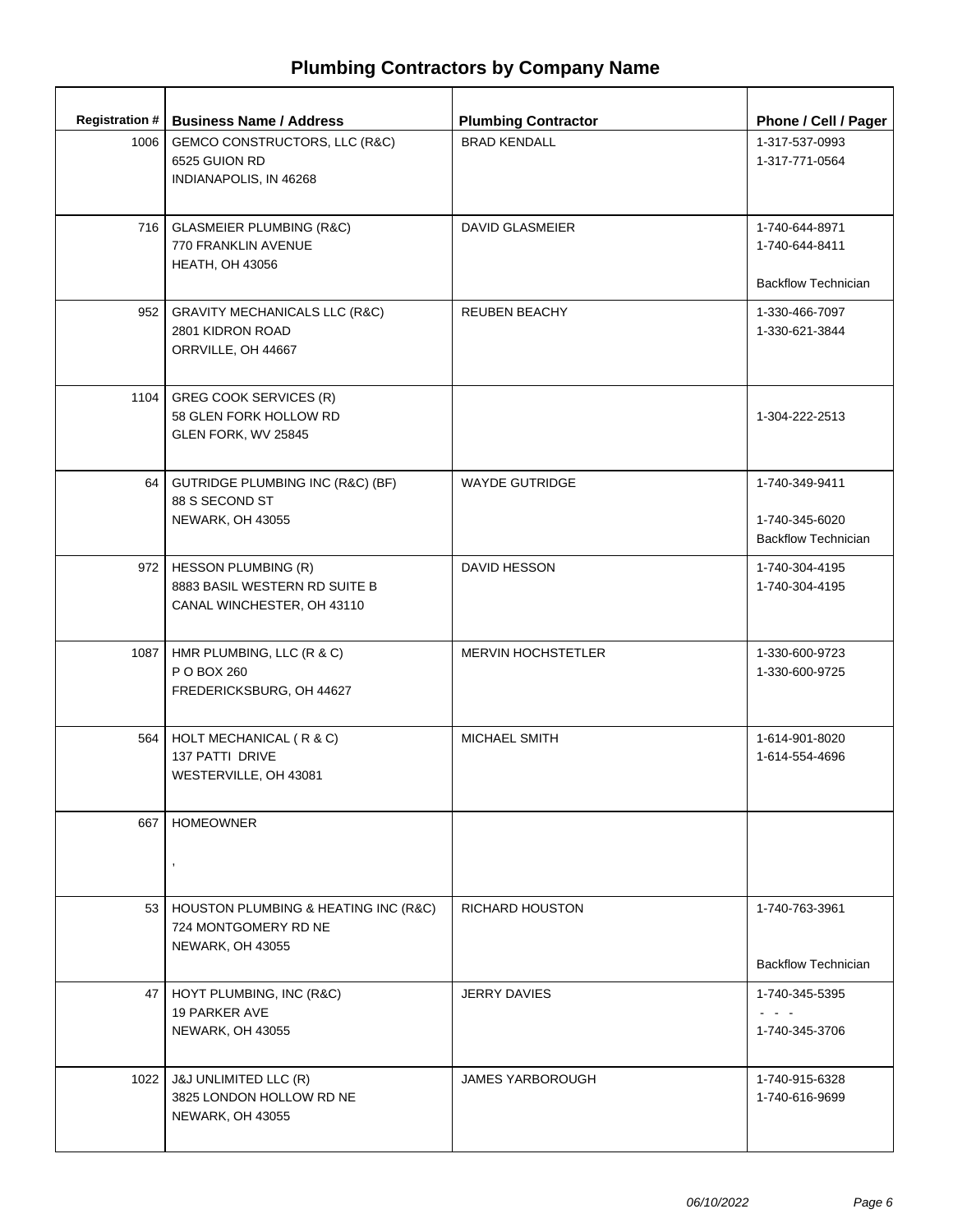| <b>Registration #</b> | <b>Business Name / Address</b>                                                     | <b>Plumbing Contractor</b>     | Phone / Cell / Pager                                           |
|-----------------------|------------------------------------------------------------------------------------|--------------------------------|----------------------------------------------------------------|
| 770 l                 | JACK L WOODS PLUMBING CO, INC (R&C)<br>130 E HOME ST<br>WESTERVILLE, OH 43081      | <b>DIANE WOODS</b>             | 1-614-882-9700<br>1-614-882-4174<br><b>Backflow Technician</b> |
| 1121                  | JAY & J PLUMBING LLC (R&C)<br>375 POTAWATOMI DR<br>WESTERVILLE, OH 43081           | <b>JASON SMITH</b>             | 1-614-556-6479                                                 |
| 624                   | JOHNSON CONTROLS FIRE PROTECTION<br>6175 SHAMROCK CT STE S<br>DUBLIN, OH 43016     | JOHNSON CONTROLS FIRE PROT. LP | 1-614-602-2000<br>1-561-341-7639<br><b>Backflow Technician</b> |
| 451                   | JON'S PLUMBING & HEATING (R&C)<br>14580 WOOSTER RD<br>MOUNT VERNON, OH 43050       | <b>JON SELLS</b>               | 1-740-392-5667<br>1-740-501-8979<br>1-740-392-5660             |
| 1113                  | JONATHON ROSHON (R)<br><b>15 ARLINGTON AVE</b><br>THORNVILLE, OH 43076             | <b>JONATHON ROSHON</b>         | 1-740-277-8188                                                 |
| 1101                  | JS MECHANICAL SOLUTIONS LLC<br>10615 TOWNSHIP ROAD 68 NW<br>SOMERSET, OH 43783     | <b>JUSTIN SIPOS</b>            | 1-740-215-5218                                                 |
| 858                   | JUDE HVAC, LLC (R&C)<br>765 LAKE SHORE DRIVE<br>HEBRON, OH 43025                   | <b>BOB J. JUDE</b>             | 1-614-316-5641                                                 |
| 536                   | K. HOVNANIAN BUILD ON YOUR LOT DIV.<br>2000 10TH STREET NE<br>CANTON, OH 44705     | <b>FRANK FOLIO</b>             | 1-330-438-0846<br>1-330-417-3060                               |
|                       | 197   KEIGLEY PLUMBING INC (R)<br>2880 SCIOTO DARBY EXEC. CT<br>HILLIARD, OH 43026 | WALTER G. KEIGLEY              | 1-614-850-9110<br>1-614-506-5276<br>1-614-850-9033             |
| 500                   | <b>KELLER BUILDERS (R)</b><br>107 SUNSET DR<br>HEBRON, OH 43025                    | <b>NELSON L KELLER</b>         | 1-740-334-0332<br>1-740-334-0332                               |
| 1112                  | KELLETT REMODELING (R)<br>285 MANNING ST<br><b>NEWARK, OH 43055</b>                | LUKE KELLETT                   | 1-740-788-6009<br>1-740-616-6006                               |
| 1117                  | <b>KENNEDY EXAVATION</b><br>(R)<br>137 IVY STREET<br><b>NEWARK, OH 43055</b>       | <b>AUSTIN KENNEDY</b>          | 1-740-258-3629                                                 |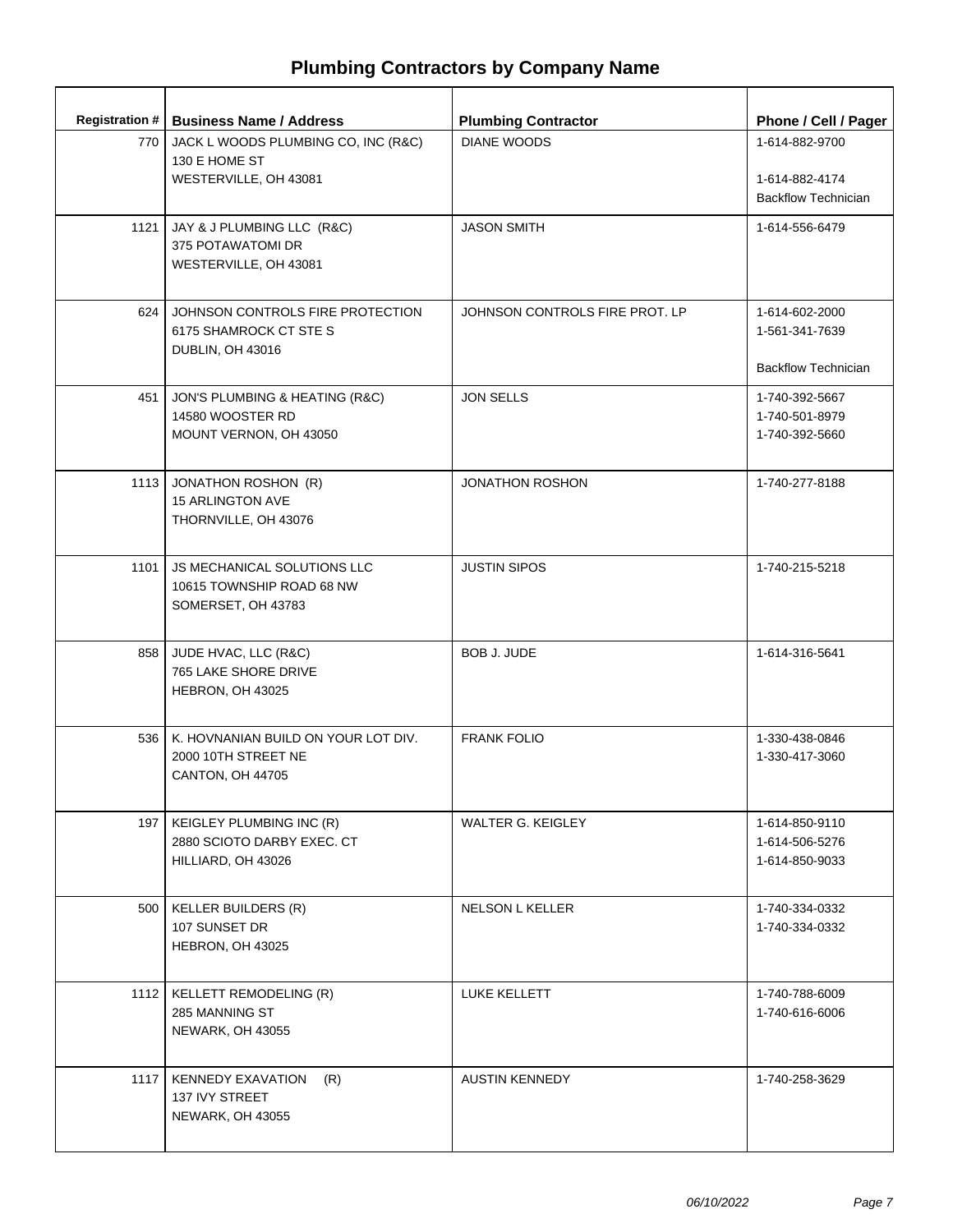| <b>Registration #</b> | <b>Business Name / Address</b>                                                | <b>Plumbing Contractor</b>    | Phone / Cell / Pager                                                              |
|-----------------------|-------------------------------------------------------------------------------|-------------------------------|-----------------------------------------------------------------------------------|
| 840                   | KLS BARTHOLOMEW LLC (R & C)<br>1066 E LIVINGSTON AVE<br>COLUMBUS, OH 43205    | DAVID BARTHOLOMEW             | 1-614-253-8695<br>1-614-778-1783                                                  |
|                       | 633   KSCOTT PROPERTY DEVELOPMENT CO<br>31 BOW ST<br>NEWARK, OH 43058         | <b>KEVIN SCOTT</b>            | 1-740-345-9207<br>$\omega_{\rm{max}}$ and $\omega_{\rm{max}}$                     |
| 747                   | LEADS COMMUNITY ACTION AGENCY (R)<br>159 WILSON ST<br><b>NEWARK, OH 43055</b> | LEADS COMMUNITY ACTION AGENCY | 1-740-345-4566                                                                    |
| 1119                  | LES COLLINS PROPERTY SERVICES<br>4038 NORTH ST<br>GRANVILLE, OH 43023         | <b>LESTER COLLINS</b>         | 1-740-364-8366                                                                    |
| 1046                  | LEVEL LINES LLC (R)<br>101 LINCOLN AVE<br>PLEASANTVILLE, OH 43148             | <b>TRENT GOBERT</b>           | 1-614-352-1465                                                                    |
| 440                   | LICO CONSTRUCTION (R&C)<br>10103 BAKER RD<br>ST LOUISVILLE, OH 43071          | <b>ERIC LANDIS</b>            | 1-740-745-2910<br>1-740-404-0663                                                  |
| 1098                  | LIMB TO ROOT LLC<br>57 BLUE BONNET DRIVE<br><b>HEATH, OH 43056</b>            | <b>KYLE MAPEL</b>             | 1-740-644-7004<br>1-740-644-7004                                                  |
| 156                   | LIMBACH COMPANY, LLC (R&C)<br>822 CLEVELAND AVE<br>COLUMBUS, OH 43201         | RONALD C WILBURN              | 1-614-299-2175<br>1-614-989-7783<br><b>Backflow Technician</b>                    |
| 486                   | LYNN'S GENERAL SERVICES INC (R)<br>229 HILLANDALE DR NE<br>NEWARK, OH 43055   | ROGER D LYNN                  | 1-740-763-4211<br>1-740-404-2724                                                  |
| 863                   | MARK CANTRELL PLUMBING, LLC (R)<br>142 E. PRATT STREET<br>JOHNSTOWN, OH 43031 | <b>MARK CANTRELL</b>          | 1-740-965-1603<br>1-614-402-1603<br>$\omega_{\rm{max}}$ , $\omega_{\rm{max}}$     |
| 825                   | MELSOP PLUMBING (R&C)<br>4690 PINE GROVE ROAD<br>AMANDA, OH 43102             | ANDY MELSOP                   | $\omega_{\rm{eff}}$ , $\omega_{\rm{eff}}$ , $\omega_{\rm{eff}}$<br>1-614-778-5760 |
| 1122                  | METLEG PLUMBING & DESIGN (R)<br>16060 MCKENZIE RD<br>MT VERNON, OH 43050      | ZANE METIVA                   | 1-614-499-1692                                                                    |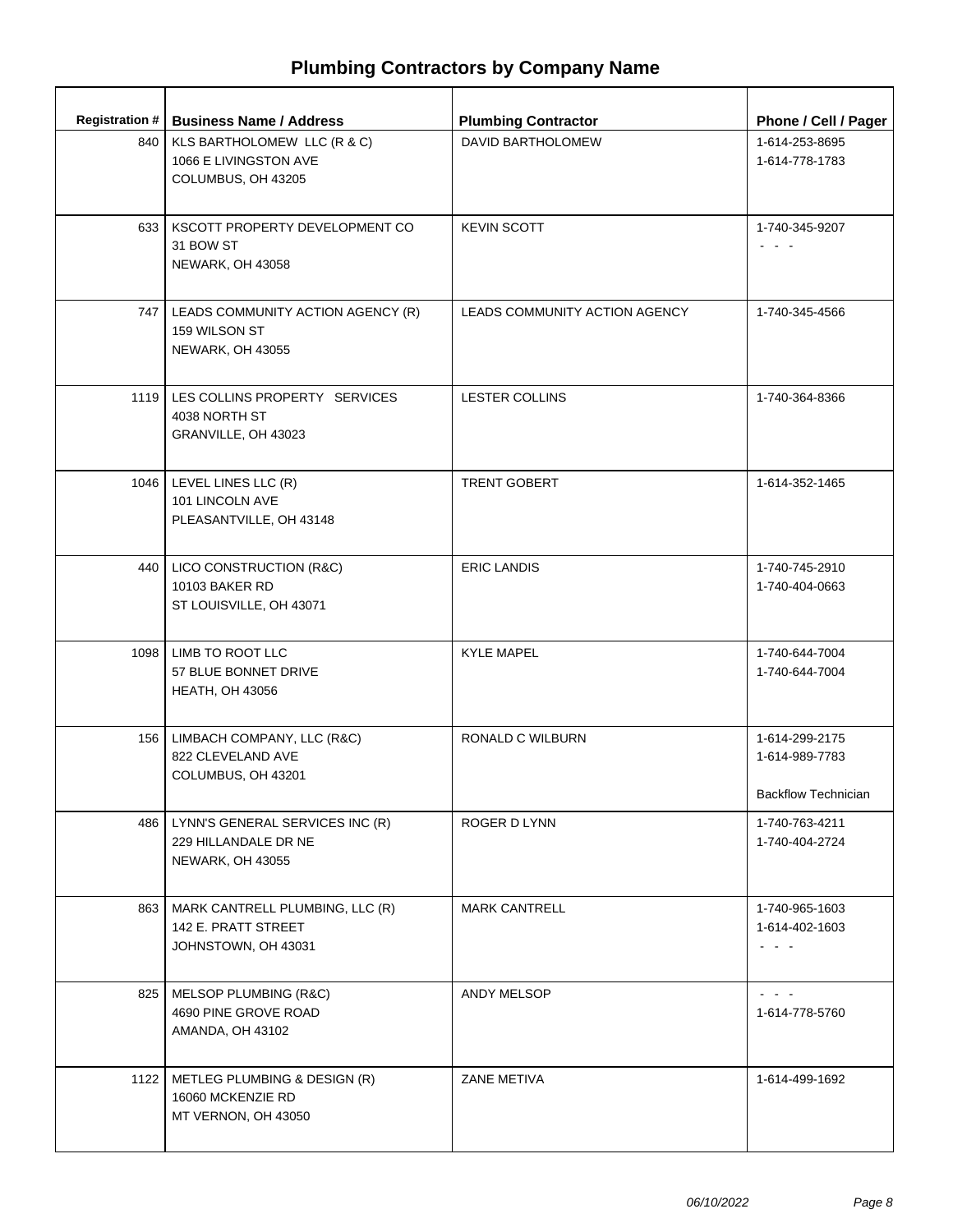| <b>Registration #</b> | <b>Business Name / Address</b>                                                           | <b>Plumbing Contractor</b> | Phone / Cell / Pager                                           |
|-----------------------|------------------------------------------------------------------------------------------|----------------------------|----------------------------------------------------------------|
| 754                   | MICHAEL L ENTERPRISES, LLC (R & C)<br>6128 DARBY LANE<br>COLUMBUS, OH 43229              | MICHAEL MILLER             | $\omega_{\rm{max}}$ and $\omega_{\rm{max}}$<br>1-614-804-0087  |
|                       | 719   MILLER SERVICES, LLC (R&C)<br>1080 MCGRERY ROAD<br>LANCASTER, OH 43130             | <b>DEAN MILLER</b>         | 1-740-808-0705<br>1-740-808-0705                               |
| 42 l                  | MJ BAUMANN CO INC (R&C)<br>6400 BROUGHTON AVE<br>COLUMBUS, OH 43213                      | STEPHEN E. IRWIN           | 1-614-759-7100<br>1-614-207-0107                               |
|                       | 693   MOHR PLUMBING LLC (R & C)<br>7115 FRAZEYSBURG ROAD<br>NASHPORT, OH 43830           | <b>TRACY MOHR</b>          | 1-740-450-4157<br>1-740-705-0253                               |
| 987                   | MONOGRAM HOMES (R)<br>101 AULD RIDGE WAY<br>HEBRON, OH 43025                             | <b>MONOGRAM HOMES</b>      | 1-614-750-2157                                                 |
| 161                   | MUETZEL PLUMBING & HEATING CO (R&C)<br>PO BOX 12489, 1661 KENNY RD<br>COLUMBUS, OH 43212 | <b>MATTHEW MUETZEL</b>     | 1-614-299-7700<br><b>Backflow Technician</b>                   |
|                       | 23   MULBARGER PLUMBING LLC (R&C)<br>1423 PUTNAM RD SW<br>PATASKALA, OH 43062            | PATRICIA MULBARGER         | 1-740-927-3466<br>1-740-927-3468<br><b>Backflow Technician</b> |
| 1079                  | NELDON PEACOCK & SONS INC DBA<br>1800 MARION MARYSVILLE RD<br><b>MARION, OH 43302</b>    | TIM J PEACOCK              | 1-740-387-6312<br>1-740-360-6544                               |
| 1125                  | NEW BEGINNINGS GENERAL<br>58 JEFFERSON<br><b>NEWARK, OH 43055</b>                        | <b>JOSH STROHACKER</b>     | 1-740-616-7628                                                 |
|                       | 113   NUTTER & SON PLUMBING (R)<br>411 THORNWOOD DR S.E.<br>NEWARK, OH 43056             | RON NUTTER                 | 1-740-345-0038<br>1-740-403-7503                               |
| 926                   | OHIO HEATING & REFRIGERATION (R&C)<br>1624 CLARA ST<br>COLUMBUS, OH 43211                | <b>JEREMEY STROUPE</b>     | 1-614-863-6666                                                 |
| 1105                  | OHIO PLUMBING WORKS<br>78 E STANTON AVE<br>COLUMBUS, OH 43214                            | <b>MAX HUGHES</b>          | 1-614-315-9084                                                 |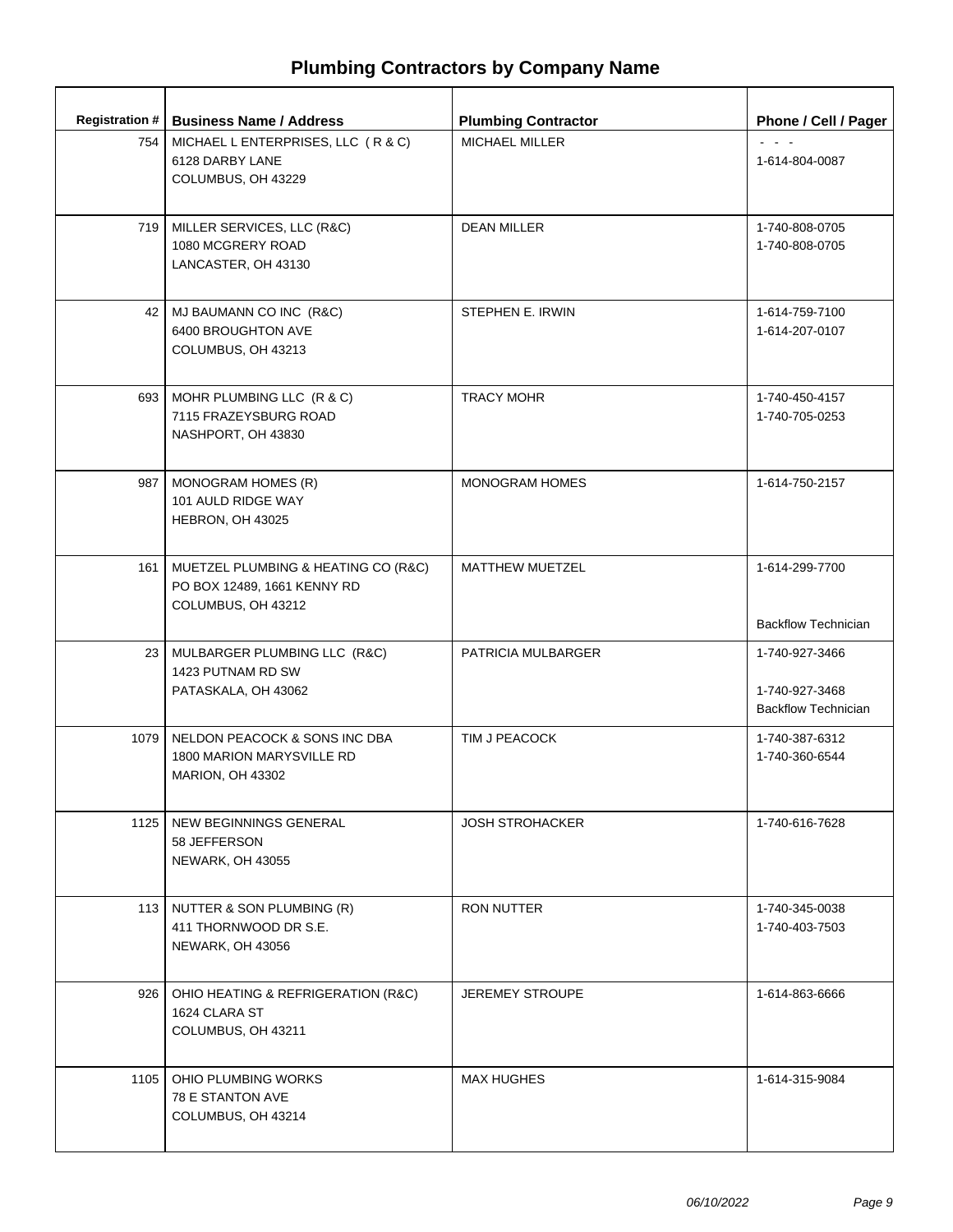| <b>Registration #</b> | <b>Business Name / Address</b>                                                        | <b>Plumbing Contractor</b> | Phone / Cell / Pager                                                             |
|-----------------------|---------------------------------------------------------------------------------------|----------------------------|----------------------------------------------------------------------------------|
|                       | 1128   OHL'S PLUMBING<br>285 DAY ROAD<br>MANSFIELD, OH 44903                          | <b>EDWARD OHL</b>          | 1-419-589-4057<br>1-419-545-3125                                                 |
|                       | 358   P.S. SERVICES (R&C) (BF)<br>3530 DRAGOO RD<br>NASHPORT, OH 43830                | <b>PATRICK SPEAR</b>       | 1-740-763-2366<br>1-740-404-3083<br>1-740-763-0416<br><b>Backflow Technician</b> |
|                       | 394   PEPPER'S PLUMBING (R&C)<br>5973 STATE ROUTE 241<br>MILLERSBURG, OH 44654        | EDWARD A MILLER            | 1-330-674-6961<br>1-330-231-1882                                                 |
| 627                   | PHILIP A WAGNER, INC (R&C)<br>763 S 6TH ST<br>COSHOCTON, OH 43812                     | DAVID A. WAGNER            | 1-740-622-9464<br>1-740-502-1526                                                 |
| 761 I                 | PIONEER PLUMBING COMIPANY (R&C)<br>PO BOX 468<br>MALTA, OH 43758                      | <b>MARK FISHER</b>         | 1-740-962-2539<br>1-740-517-0190<br><b>Backflow Technician</b>                   |
|                       | 679   PIPEWORKS LLC (R&C)<br>1790 VICTOR ROAD<br>LANCASTER, OH 43130                  | IAN CHILCOTE               | 1-740-652-3762                                                                   |
|                       | 499   PLAIN CITY PLUMBING INC (R&C)<br>740 W MAIN ST<br>PLAIN CITY, OH 43064          | <b>HENRY SCHLABACH</b>     | 1-614-873-8012<br>1-614-496-1381                                                 |
| 696                   | PLUMB TECH SERVICES (R&C)<br>1951 US HIGHWAY 50<br>BATAVIA, OH 45103                  | <b>GREG HEHEMANN</b>       | 1-513-600-2104<br>1-513-600-9452                                                 |
|                       | 948   PLUMBING AND DRAIN PROFESSIONALS<br>372 MORRISON RD STE G<br>COLUMBUS, OH 43213 | JEFFREY LINDSEY            | 1-614-999-3279<br>1-614-427-9016                                                 |
|                       | 525   PLUMBING ONE (R&C)<br>7393 LONG ROAD<br>CANAL WINCHESTER, OH 43110              | <b>DONN OGILVIE</b>        | 1-614-402-1791<br>1-614-402-1791                                                 |
|                       | 257   PLUMBING SOLUTIONS INC. (R&C)<br>3599 REFUGEE RD UNIT C<br>COLUMBUS, OH 43232   | <b>JOHN BALDRIDGE</b>      | 1-614-235-6007<br>1-614-402-1144                                                 |
| 845                   | PORTER PLUMBING LLC (R&C)<br>13229 BROAD ST SW<br>PATASKALA, OH 43062                 | <b>DUSTIN PORTER</b>       | 1-614-804-6533<br>1-614-804-6533                                                 |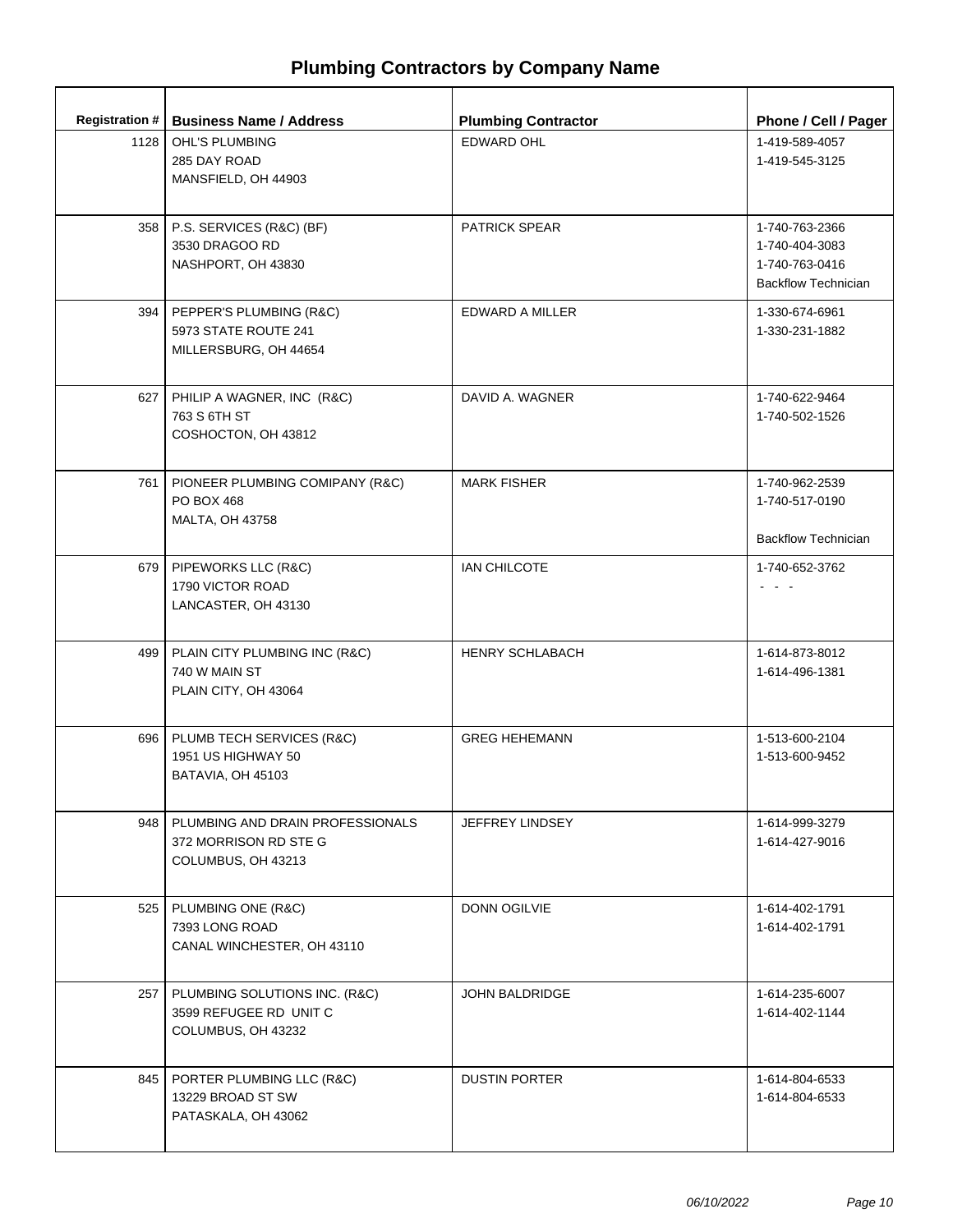| <b>Registration #</b> | <b>Business Name / Address</b>                                                                       | <b>Plumbing Contractor</b> | Phone / Cell / Pager                                           |
|-----------------------|------------------------------------------------------------------------------------------------------|----------------------------|----------------------------------------------------------------|
| 1090                  | PRICE DRAIN & WATER<br>141 WEST CHURCH ST<br><b>NEWARK, OH 43055</b>                                 | <b>SHANE PRICE</b>         | 1-740-644-5256<br>1-740-644-5256                               |
|                       | 706   PRO-HOE ENTERPRISES LLC (R)<br>2945 JOHNSTOWN UTICA RD<br>JOHNSTOWN, OH 43031                  | RICHARD ARQUES             | 1-614-306-8244<br>1-614-402-9896<br>1-740-966-3252             |
| 811                   | PROFESSIONAL PLUMBING SERVICES, INC<br>3570 OLD WHEELING RD<br>ZANESVILLE, OH 43701                  | MICHAEL L BURKHART         | 1-740-454-1066<br>1-740-819-6071                               |
| 1116                  | PROTECH PLUMBING LLC (R&C)<br>211 MANNASEH DR<br>GRANVILLE, OH 43023                                 | PROTECH PLUMBING LLC       | 1-614-900-5777                                                 |
| 790 L                 | <b>PROTEGIS LLC DBA PROTEGIS FIRE &amp;</b><br>6155 ROCKSIDE RD, SUITE 400<br>INDEPENDENCE, OH 44131 | <b>STEPHEN DEJOHN</b>      | 1-216-377-3044<br><b>Backflow Technician</b>                   |
|                       | 1028   PROTIVE LLC<br>555 S 30TH STREET SUITE 200<br><b>HEATH, OH 43056</b>                          | <b>ANTHONY SAX</b>         | 1-614-285-8866                                                 |
|                       | 666   PURE H20 INC (R)<br>1739 WESTBELT DR<br>COLUMBUS, OH 43228                                     | ROBERT JORDAN              | 1-614-932-1111<br>1-614-774-9414                               |
| 1097                  | QWEST MECHANICAL CONTRACTORS INC.<br>13500 PEARL RD STE 139-355<br>STRONGSVILLE, OH 44136            | <b>BRIAN MIKOLAK</b>       | 1-440-748-1964<br>1-440-336-4106                               |
| 992                   | R HARTMAN ENTERPRISES LLC (R) (BF)<br>8178 S RIVER RD<br>BLUE ROCK, OH 43720                         | RALPH HARTMAN              | 1-740-819-0738<br>1-740-819-0738<br><b>Backflow Technician</b> |
| 1107                  | R. T. MOORE CO, INC<br>6340 LA PAS TRAIL<br>INDIANAPOLIS, IN 46268                                   | DOUGLAS R MOORE            | 1-317-291-1052                                                 |
| 874                   | RADICO, INC. (R&C)<br>1501 CLARA AVE<br>COLUMBUS, OH 43211                                           | BRETT A. WILLIAMS          | 1-614-299-4125                                                 |
| 784 I                 | RALPH'S PLUMBING (R&C<br>270 REGENTS RD<br>GAHANNA, OH 43230                                         | DENNIS R. DESKINS          | 1-614-418-0646<br>1-614-588-2979                               |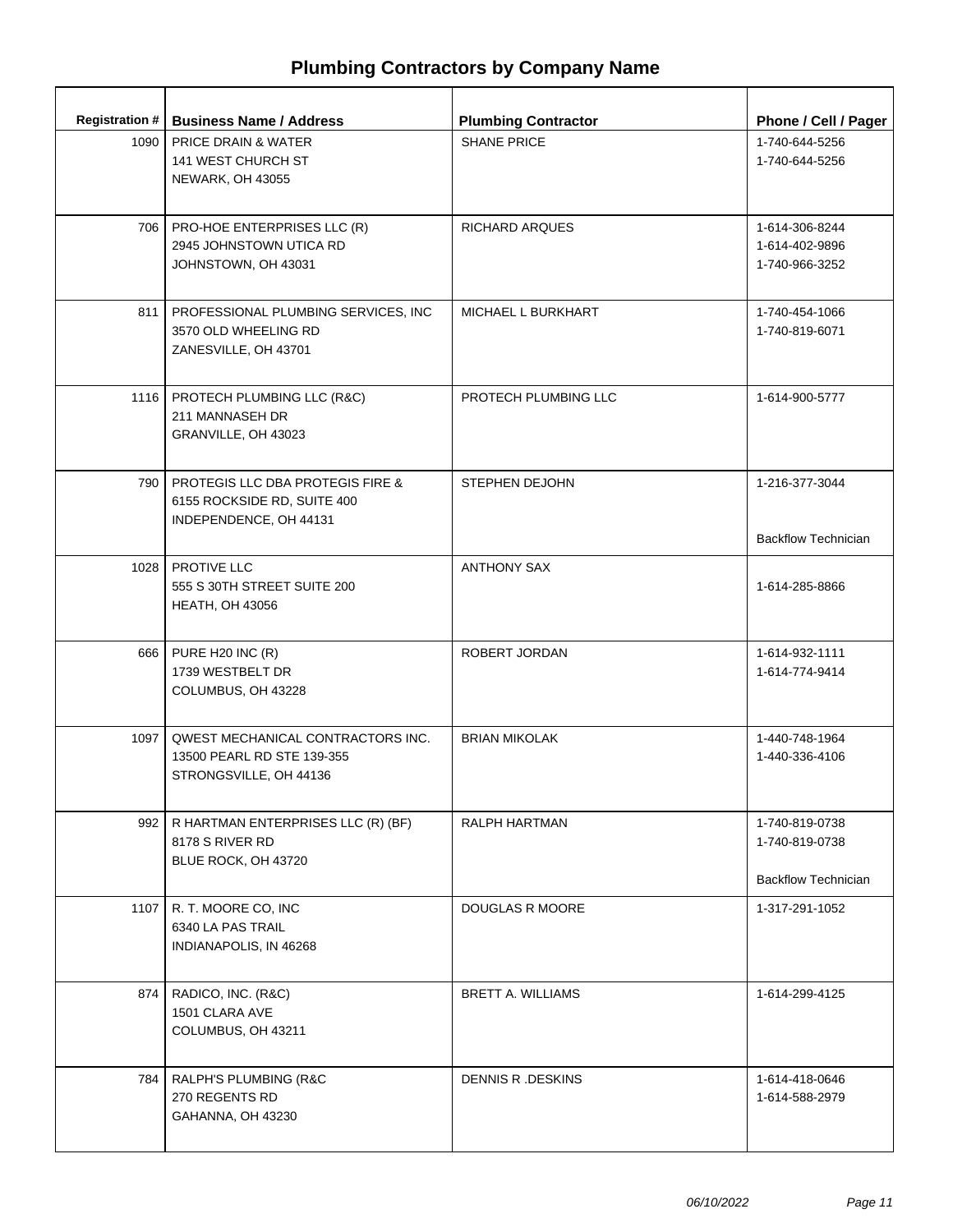|      | Registration #   Business Name / Address                                           | <b>Plumbing Contractor</b> | Phone / Cell / Pager                                           |
|------|------------------------------------------------------------------------------------|----------------------------|----------------------------------------------------------------|
|      | 1102   REDLINE RENOVATION LLC (R)<br>PO BOX 2437<br><b>HEATH, OH 43056</b>         | <b>JAMES COLBERSON</b>     | 1-740-990-5165<br>1-614-549-9271                               |
|      | 804   REES PLUMBING (R)<br>704 CONVERS AVENUE<br>ZANESVILLE, OH 43701              | <b>ED REES</b>             | 1-614-565-8715<br>1-614-565-8715                               |
| 902  | REGAL PLUMBING & HEATING CO. (R&C)<br>9303 SR 29 W.<br>SIDNEY, OH 45365            | JOHN V. AHRENS             | 1-937-492-2894<br>1-937-538-0035                               |
|      | 599   RICE EXCAVATING, LLC (R)<br>16411 CRAMER ROAD<br>MT PERRY, OH 43760          | <b>TODD RICE</b>           | 1-740-787-2763<br>1-740-404-6640                               |
| 907  | RICELAND FLOWCARE INC. (R&C)<br>875 KIDRON ROAD<br>ORVILLE, OH 44667               | <b>DWANE SCHLABACH</b>     | 1-330-857-1825<br>1-330-857-1244                               |
|      | 29 RICK COSTA PLUMBING (R & C)<br>891 SHARON CIRCLE<br><b>NEWARK, OH 43055</b>     | <b>RICHARD COSTA</b>       | 1-740-366-4637<br>1-740-404-1437                               |
| 417  | RIGHTER PLUMBING (R&C) (BF)<br>335 JEFFERSON PARK DRIVE<br>PATASKALA, OH 43062     | <b>JOHN RIGHTER</b>        | 1-614-778-4104<br>1-614-778-4100<br><b>Backflow Technician</b> |
| 871  | RJ KAUFFMAN PLUMBING AND HEATING<br>6804 COUNTY ROAD 201<br>MILLERSBURG, OH 44654  | ROBERT R. KAUFFMAN         | 1-330-600-8743                                                 |
| 1093 | RMD PRICE PLUMBING LLC (R & C)<br>P.O. BOX 303<br>THURSTON, OH 43157               | <b>RANDY PRICE</b>         | 1-740-438-8024                                                 |
|      | 1007   ROBERT E. GROSSE CUSTOM HOME<br>10989 OPEN WOODS RD<br>THORNVILLE, OH 43076 | ROBERT E GROSSE            | 1-740-404-8260                                                 |
| 1055 | ROBERT K MORTON PLUMBING LLC (R & C)<br>2803 ADAMS ST<br>GROVE CITY, OH 43123      | ROBERT MORTON              | 1-614-562-2854<br>1-614-562-2854                               |
|      | 916   ROGAR PLUMBING GROUP, LLC (R&C)<br>9901 BISHOP ROAD<br>MT VERNON, OH 43050   | <b>KEVIN L GARRETT</b>     | 1-614-565-7595<br>1-614-816-1539                               |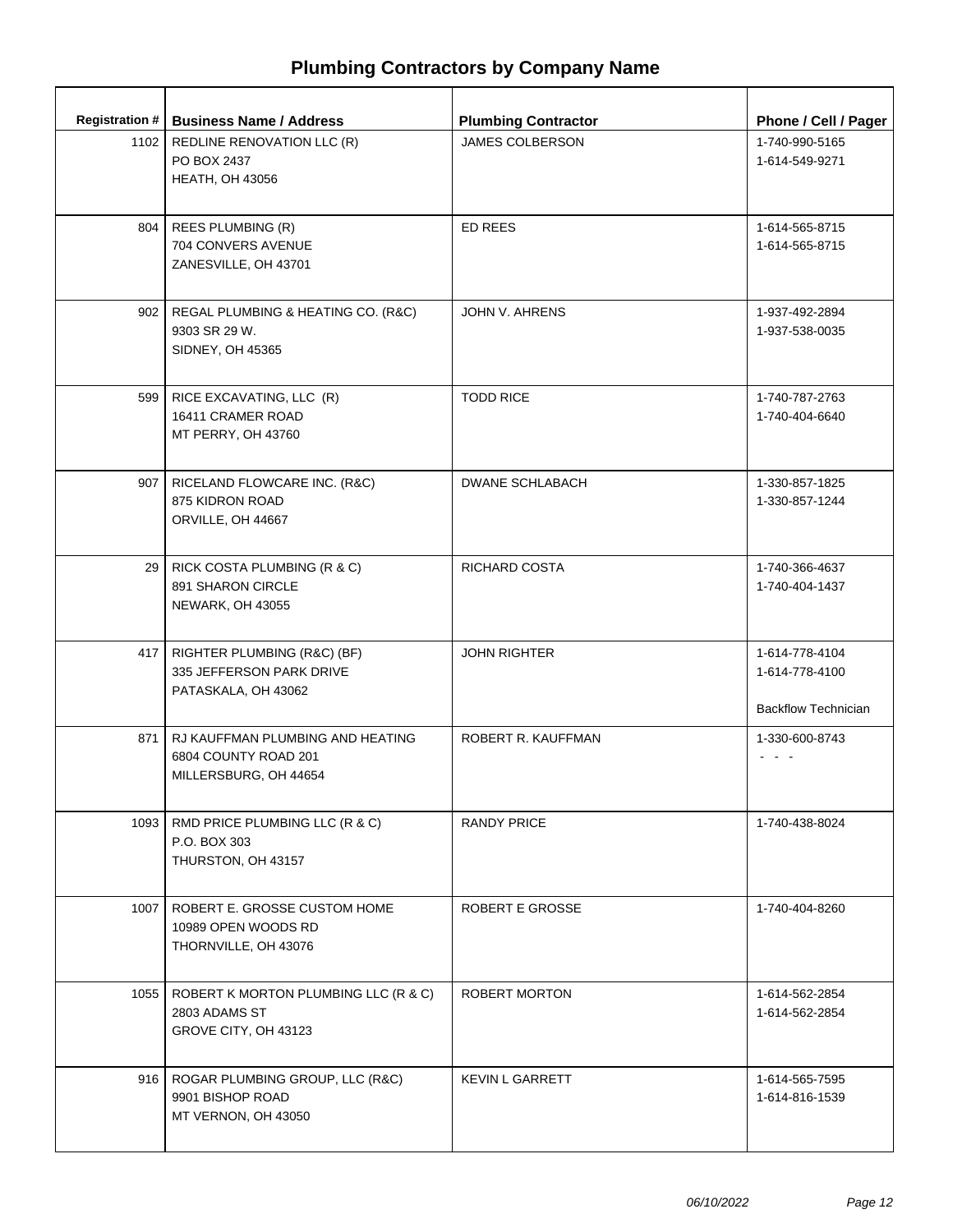|       | Registration #   Business Name / Address                                                          | <b>Plumbing Contractor</b> | Phone / Cell / Pager                       |
|-------|---------------------------------------------------------------------------------------------------|----------------------------|--------------------------------------------|
| 570   | RON NUGENT PLUMBING INC (R)<br>PO BOX 103<br>BALTIMORE, OH 43105                                  | <b>RON NUGENT JR</b>       | 1-740-862-3218<br>1-614-402-1146           |
| 1078  | S.A. COMUNALE CO., INC (R & C)<br>2900 NEWPARK DR<br>BARBERTON, OH 44203                          | STEPHEN COMUNALE           | 1-330-706-3040                             |
|       | 637   SCOTT HENDREN PLUMBING, LLC (R)<br>9711 DOWNING RD<br>JOHNSTOWN, OH 43031                   | <b>SCOTT HENDREN</b>       | 1-740-404-4598<br>1-740-817-1800           |
|       | 1110   SET POINT HEATING & COOLING<br>212 TIMBERLAND VIEW DR<br><b>NEWARK, OH 43055</b>           | <b>STACY CURRY</b>         | 1-740-485-0952<br>1-740-485-2561           |
| 805   | SHRINER PLUMBING LLC (R&C)<br>8377 STATE ROUTE 204 NW<br>THORNVILLE, OH 43076                     | <b>LEE SHRINER</b>         | 1-740-743-1345<br>1-740-605-8477           |
| 34 I  | SHRIVER CONSTRUCTION & REMODELING<br>299 W LOCUST DR<br>NEWARK, OH 43055                          | <b>BRIAN SHRIVER</b>       | 1-740-334-1824<br>- - -                    |
|       | 55   SPEER MECHANICAL (R&C)<br>5255 SINCLAIR ROAD<br>COLUMBUS, OH 43229                           | <b>GREGG A. STEWART</b>    | 1-614-261-5156<br>1-614-205-7017<br>ت بارت |
| 79 I  | STEPHEN T ROBERTS DBA ROBERTS PLBG<br>127 JEFFERSON ST<br>NEWARK, OH 43055                        | <b>STEPHEN ROBERTS</b>     | 1-740-345-9582                             |
|       | 1016   T A RUBEL PLUMBING, INC (R&C)<br>837 GILMORE DRIVE<br>REYNOLDSBURG, OH 43068               | <b>THOMAS A RUBEL</b>      | 1-614-307-2562<br>1-614-205-2474           |
| 511   | TC MECHANICAL 72 (R)<br>241 WILDWOOD CT<br><b>HEATH, OH 43056</b>                                 | TODD COON                  | 1-740-404-1238<br>1-740-404-1238           |
| 751 L | TC PLUMBING, LLC (R&C)<br>79 EPERNAY AVE<br>PATASKALA, OH 43062                                   | <b>THOMAS DUMAS</b>        | 1-614-989-3529<br>1-614-989-3233           |
|       | 1080   TFP COLUMBUS LLC, DBA 1 TOM PLUMBER<br>5905 GREEN POINTE DR S STE A<br>GROVEPORT, OH 43125 | MICHAEL ANDARY             | 1-614-983-0128<br>1-513-335-5675           |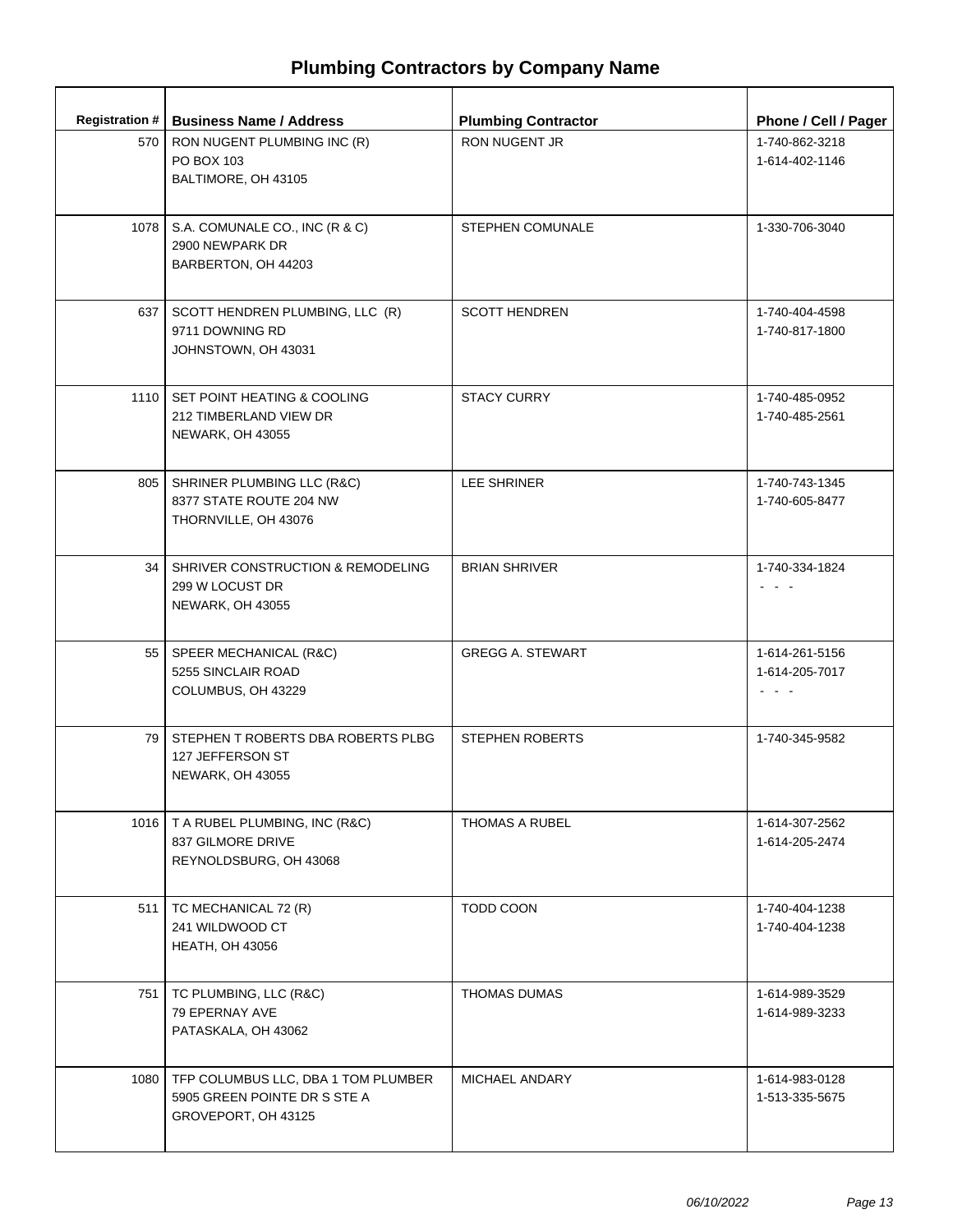|      | Registration #   Business Name / Address                                            | <b>Plumbing Contractor</b> | Phone / Cell / Pager                                                             |
|------|-------------------------------------------------------------------------------------|----------------------------|----------------------------------------------------------------------------------|
|      | 1106 THE 2ND CG GROUP INC DBA THE<br>37 LOUELLA DR<br>HEBRON, OH 43025              | DARREL L ROHRER            | 1-614-578-5094                                                                   |
|      | 839   THE ECO PLUMBERS (R & C)<br>4691-4693 NORTHWEST PARKWAY<br>HILLIARD, OH 43026 | THE ECO PLUMBERS           | 1-614-299-9903                                                                   |
| 983  | THE ROOTER WORKS LLC (R&C)<br>6665 HUNTLEY RD # D<br>COLUMBUS, OH 43229             | <b>KYLE REED</b>           | 1-614-766-8371                                                                   |
| 1099 | THE WATERWORKS, LLC (R & C)<br>550 SCHROCK RD<br>COLUMBUS, OH 43229                 | DAVID SPECHT               | 1-614-876-0999                                                                   |
|      | 158   TP MECHANICAL CONTRACTORS (R&C)<br>2130 FRANKLIN RD<br>COLUMBUS, OH 43209     | <b>JOHN MCCANN</b>         | 1-614-253-8556<br>1-614-778-7069<br><b>Backflow Technician</b>                   |
|      | 945   TRAIL PLUMBING LTD (R&C) (BF)<br>4278 CR 168<br>MILLERSBURG, OH 44654         | JOHN D. MILLER             | 1-330-893-3423                                                                   |
|      | 657   TRIPLE H PLUMBING (R&C)<br>6502 HARRISON RD<br>FREDERICKSBURG, OH 44627       | LAMAR J HOCHSTETLER        | 1-330-231-5697<br>1-330-231-5697<br>1-330-695-2003                               |
| 1032 | UNIVERSAL ENTERPRISES, INC. (R&C)<br>545 BEER RD<br>ONTARIO, OH 44906               | <b>THOMAS TACKETT</b>      | 1-419-529-3500<br>1-419-545-6123                                                 |
| 1109 | UPRIGHT PLUMBING (R&C)<br><b>8661 MAIN ST</b><br>RUSHVILLE, OH 43150                | AARON ROOT                 | 1-614-572-7623                                                                   |
| 561  | UTILITY SOLUTIONS OF OHIO (R)<br>PO BOX 670<br>HEBRON, OH 43025                     | TIMOTHY PHIPPS             | 1-740-788-8123                                                                   |
| 894  | VANGUARD FIRE & SECURITY INC. (R)<br>2101 MARTINDALE AVE<br>GRAND RAPIDS, MI 49509  | <b>JOHN SMITH</b>          | 1-616-245-8719                                                                   |
| 298  | W & W PLUMBING (R & C)<br>3654 BLACKS RD<br>HEBRON, OH 43025                        | <b>JOSEPH WOOSLEY</b>      | 1-740-928-4386<br>1-740-404-0247<br>1-740-928-4931<br><b>Backflow Technician</b> |